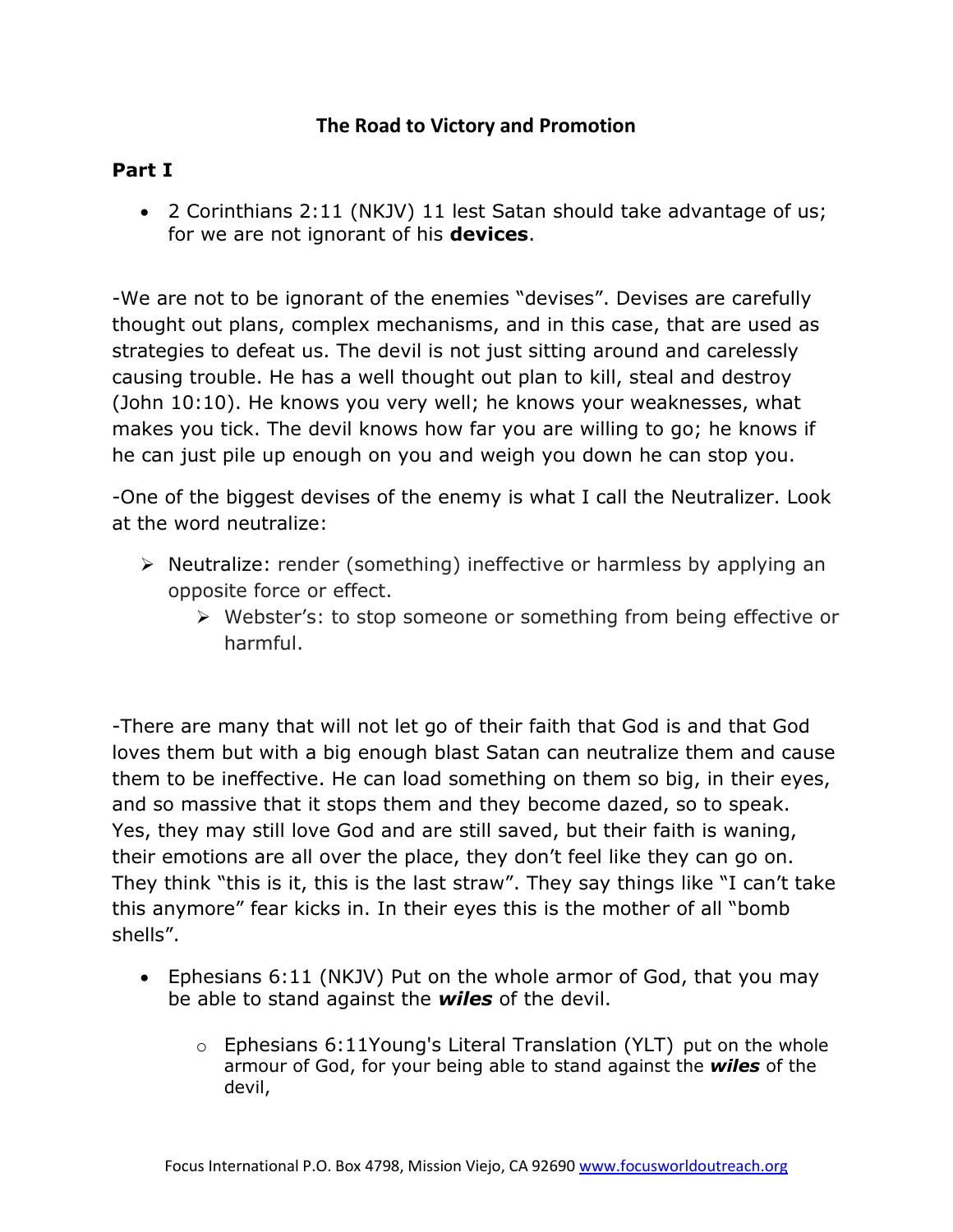- $\circ$  Ephesians 6:11Living Bible (TLB) Put on all of God's armor so that you will be able to stand safe against all *strategies* and tricks of Satan.
- o The message Bible: "And put them to use so you will be able to stand up to *everything the Devil throws your way*."

-Satan studies you. It is not his power that we are resisting. We have to get our thinking straight. We don't stand against the power of the enemy in the sense that we are with-standing force. We are "standing against" his wiles or his strategies. These are the plans that have been drawn up since we were born to neutralize us and to make us weak and ineffective. If all goes according to Satan's blueprint for your life, when you start gaining ground in God all he has to do is pull the cord and "bamb" you get hit with the marriage problem you can't deal with, or the financial situation that overwhelms you. Your emotions go hay wire and suddenly "God's not fare", "this is too much for me to handle".

-If we examine our lives and look at patterns we will see the things the enemy has been using against us. What can the devil throw at you to make you stop or to slow you down?

 Ephesians 6:16 (NKJV) Above all, taking the shield of faith with which you will be able to quench all the fiery darts of the wicked one.

-What are the fiery darts that get in there and start burning? They manifest as anger, rage, sorrow, panic and fear. Fiery darts change your appearance, they make your heart beat faster, they cause emotional pain or grief. If fiery darts if not extinguished quick enough they cause us to overreact, lash out or get depressed.

-Fiery darts come with the enemies thoughts. When you leave the dart in and let it burn, Satan feeds you lines and you will automatically start speaking what he tells you to say. Your thoughts become His. You start imagining the worst things happening.

-This is not God. This is the enemies attempt to neutralize you because you were on a course that stops his plan from working in your life.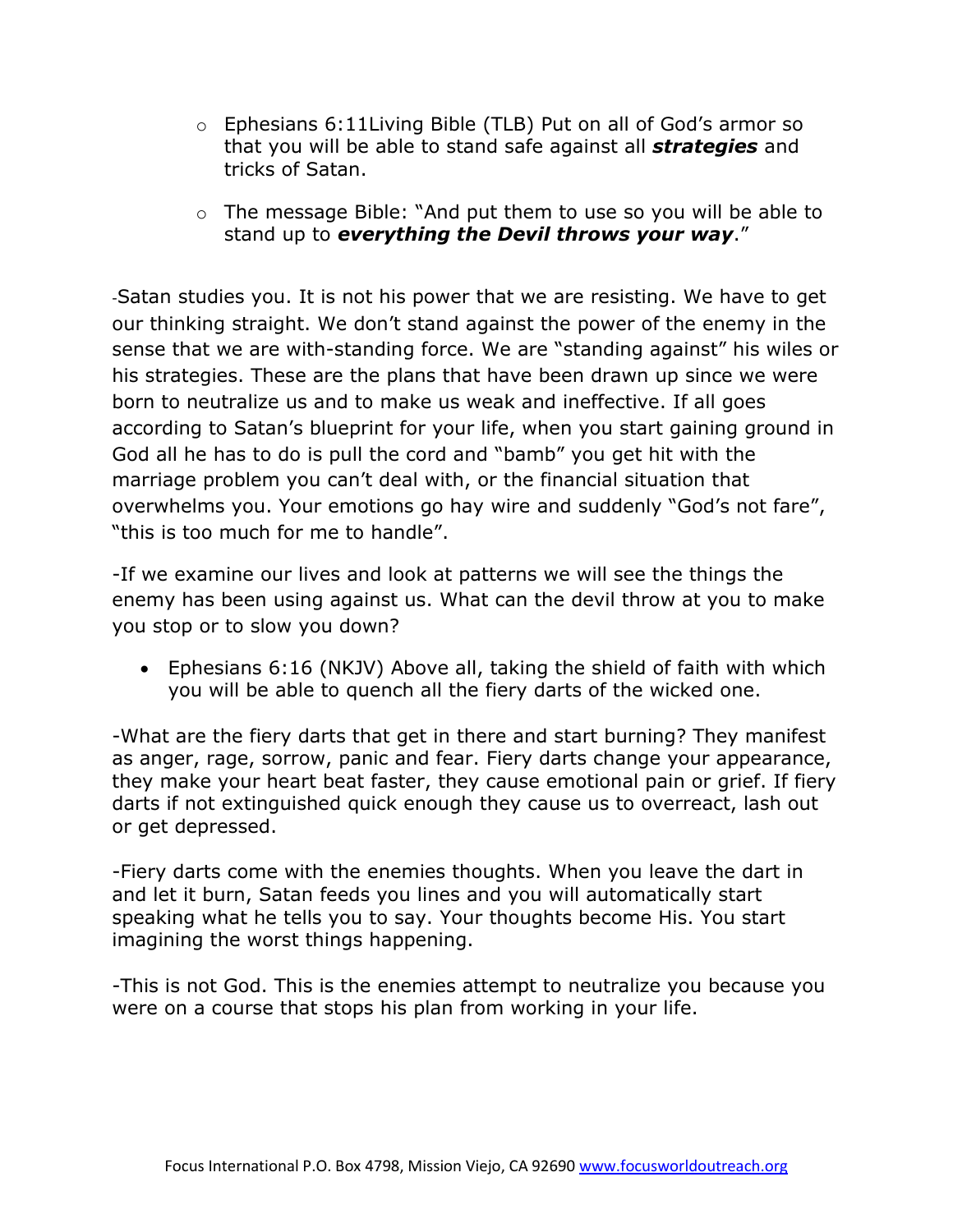In the Garden of Gethsemane:

- Luke 22:41-43 (NKJV) 41 And He was withdrawn from them about a stone's throw, and He knelt down and prayed, 42 saying, "Father, if it is Your will, take this cup away from Me; nevertheless not My will, but Yours, be done." 43 Then an angel appeared to Him from heaven, strengthening Him.
- Luke 22:44 (NKJV) 44 And **being in agony**, He prayed more earnestly. Then His sweat became like great drops of blood falling down to the ground.
- Luke 22:45-46 (NKJV) 45 When He rose up from prayer, and had come to His disciples, He found them **sleeping from sorrow**. 46 Then He said to them, "Why do you sleep? Rise and pray, lest you enter into temptation."
	- $\triangleright$  Mark 14:38 account says: "Watch and pray, lest you enter into temptation. **The spirit indeed** *is* **willing, but the flesh** *is* **weak**."

When Satan drops a "bombshell"

- 1. Stop and pray. I don't mean a "religious" prayer. I mean stop immediately and get God's mind on the situation. When something happens you say "alright Lord, what is your mind on this?" He said pray **"lest you fall into temptation"**. If you don't stop and talk to God on the matter that fiery dart will continue to burn and you may be tempted to lash out in anger, say things you will regret, give into to fear etc. Why? **"The spirit is willing but the flesh is weak"**. -We cannot afford to make a bad decision when it seems like all hell is breaking loose. You must get Gods mind on the matter and make the right decision. Not what looks the best or feels the best or what someone else told you was the best. But follow His leading. Decisions made from the flesh will always lead to your destruction. You must make decisions from your spirit. (Works of the flesh Gal. 5:19-21).
- 2. Follow Gods leading. John 18:10 tells us that at this time Peter made a decision from his flesh. Peter's whole world is falling apart. The man he devoted the last three years of his life to is about to die. The Bible says they left all to follow Jesus. Instead of stopping and praying he pulls out His sword and cuts a man's ear off. That's flesh. He should